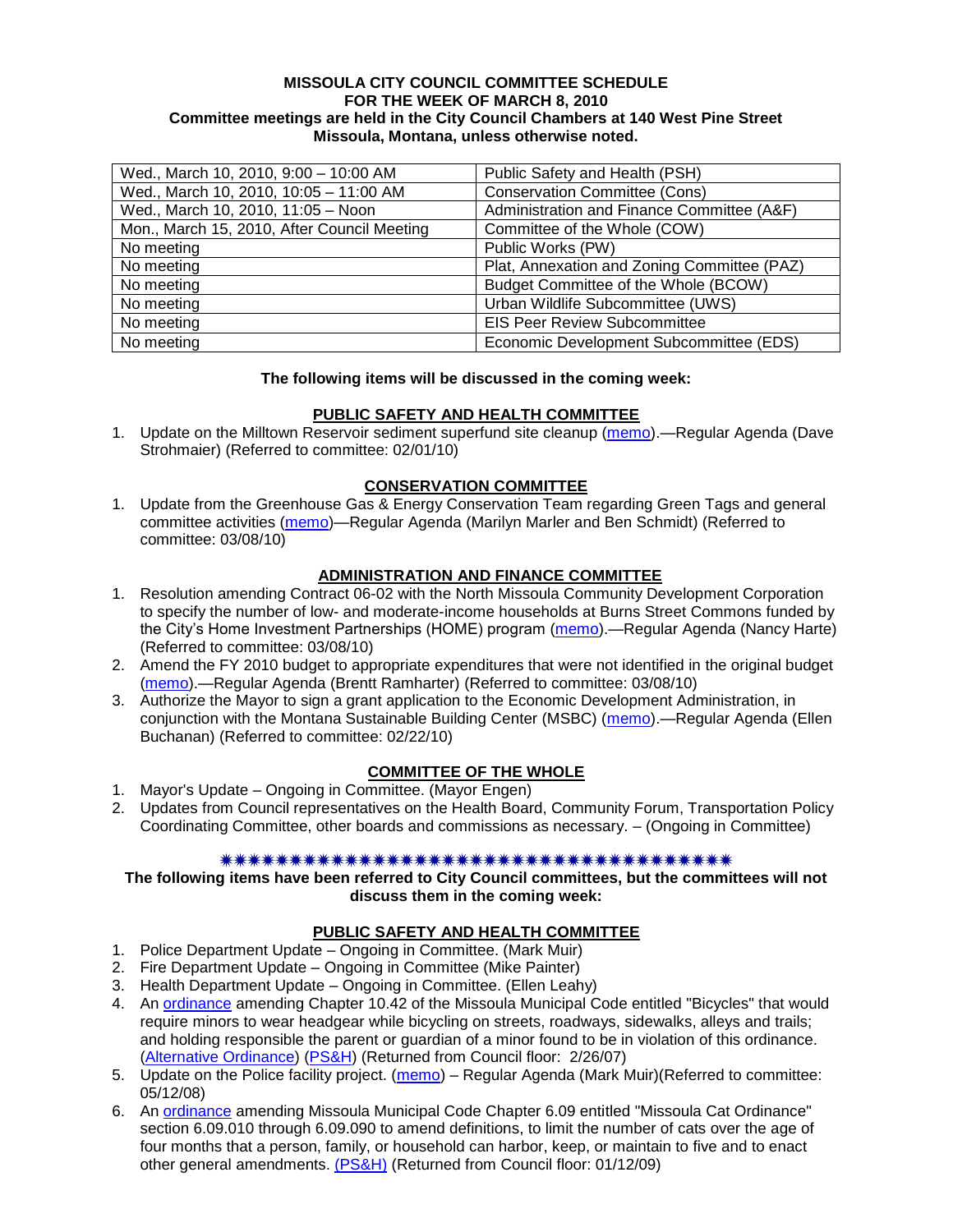- 7. An [ordinance](ftp://ftp.ci.missoula.mt.us/Packets/Council/2008/2008-12-15/DogOrdinance--PSHrevisions.pdf) amending Missoula Municipal Code Title 6 entitled "Animals" generally amending Chapter 6.04 entitled "Animals Running at Large" and Chapter 6.08 entitled "Dogs and Pet Shops," increasing the fee when an animal is impounded and establishing a fee for a boarding kennel license. [\(PS&H\)](ftp://ftp.ci.missoula.mt.us/Packets/Council/2008/2008-12-15/081210psh.pdf) (Returned from Council floor: 01/12/09)
- 8. Review Public Safety and Health referrals. [\(memo\)](http://www.ci.missoula.mt.us/DocumentView.aspx?DID=2933) Regular Agenda (Marty Rehbein) (Referred to committee: 01/11/10)
- 9. Consider an ordinance of the Missoula City Council amending Missoula Municipal Code Title 10 entitled "Vehicles and Traffic" by adding Chapter 56 entitled "Refusal to submit to alcohol and/or drug tests" and enacting sections 10.56.010 through 10.56.030 [\(memo\)](http://www.ci.missoula.mt.us/DocumentView.aspx?DID=3131).—Regular Agenda (Dave Strohmaier) (Referred to committee: 02/08/10)

# **CONSERVATION COMMITTEE**

- 1. Support for City employee cash for Bus Commuters Program [\(memo\)](http://www.ci.missoula.mt.us/DocumentView.aspx?DID=2127).—Regular Agenda (Ben Schmidt and Nancy Wilson) (Referred to committee: 08/24/09)
- 2. Review Conservation and Urban Wildlife Subcommittee referrals. [\(memo\)](http://www.ci.missoula.mt.us/DocumentView.aspx?DID=2933) Regular Agenda (Marty Rehbein) (Referred to committee: 01/11/10)
- 3. Budget update on aquatics [\(memo\)](http://www.ci.missoula.mt.us/DocumentView.aspx?DID=2864).—Regular Agenda (Lyn Hellegaard) (Referred to committee: 12/21/09)
- 4. Update from the Mount Jumbo Advisory Committee [\(memo\)](http://www.ci.missoula.mt.us/DocumentView.aspx?DID=3215).—Regular Agenda (Marilyn Marler and Giles Thelen) (Referred to committee: 03/01/10)

# **PLAT, ANNEXATION & ZONING COMMITTEE**

- 1. Annexation. (see separate list at City Clerk's Office for pending annexations) (Ongoing in Committee)
- 2. Update the Rattlesnake Valley Comprehensive Plan Amendment [\(memo\)](ftp://ftp.ci.missoula.mt.us/Packets/Council/2007/2007-04-02/Referrals/Rattlesnake_Plan_Update_referral.pdf).—Regular Agenda (Dave Strohmaier) (Referred to committee: 04/02/07)
- 3. Request to rezone the property legally described as Lot 3 of Scott Street Lots Subdivision, located in Section 16, T13N, R19W, P.M.M. form D (Industrial) to I-1 (Light Industrial), based on the finding of fact and conclusions of law. (PAZ [05/21/08\)](ftp://ftp.ci.missoula.mt.us/Packets/Council/2008/2008-06-02/080521paz.pdf) (Returned from Council floor: 6/2/08)
- 4. Discussion of OPG's [task list](ftp://ftp.ci.missoula.mt.us/Packets/Council/2008/2008-07-07/UITaskList.pdf) and workload [\(Urban Initiatives work plan\)](ftp://ftp.ci.missoula.mt.us/Packets/Council/2006/2006-06-12/Referrals/Urban_Init.htm).—Regular Agenda (Mike Barton) (Referred to committee: 06/12/06)
- 5. Ongoing discussion of City planning issues with members of the Planning Board.—Regular Agenda (Bob Jaffe) (Referred to committee: 3/20/06)
- 6. Conduct interviews and appoint a member to the Design Review Board [\(memo\)](http://www.ci.missoula.mt.us/DocumentView.aspx?DID=3168).—Regular Agenda (Kelly Elam) (Referred to committee: 02/22/10)
- 7. Discuss the implications of the Sonata Park court case [\(memo\)](http://www.ci.missoula.mt.us/DocumentView.aspx?DID=3268).—Regular Agenda (Bob Jaffe) (Referred to committee: 03/08/10)

# **ADMINISTRATION AND FINANCE COMMITTEE**

- 1. Approve claims. (Ongoing) (Consent Agenda)
- 2. Approve journal vouchers. (Ongoing) (Consent Agenda)
- 3. Approve budget transfers. (Ongoing) (Consent Agenda)
- 4. An ordinance amending the municipal code as it relates to bike licensing. [\(A&F\)](ftp://ftp.ci.missoula.mt.us/Packets/Council/2008/2008-12-15/081210af.pdf) (Returned from council floor: 12/15/08)
- 5. Implications of establishing maintenance districts. [\(memo\)](ftp://ftp.ci.missoula.mt.us/Packets/Council/2009/2009-05-11/Referrals/MaintenanceDistricts.pdf) Regular Agenda (Bob Jaffe) (Referred to committee: 05/11/09)
- 6. Review the FY 2010-14 CIP projects in committee [\(memo\)](ftp://ftp.ci.missoula.mt.us/Packets/Council/2009/2009-03-23/Referrals/RefAFCIPBudgetReviewFY2010-2014CIP.pdf).—Regular Agenda (Brentt Ramharter) (Referred to committee: 03/23/09)
- 7. Clarify position of council member who also serves on the board of a non-profit agency that has dealings with the city. [\(memo\)](http://www.ci.missoula.mt.us/DocumentView.aspx?DID=1840) – Regular Agenda (Ed Childers) (Referred to committee: 07/20/2009)
- 8. [Resolution](http://www.ci.missoula.mt.us/DocumentView.aspx?DID=2373) of the Missoula City Council establishing a tourism business improvement district consisting of non-contiguous lands within the City of Missoula for the purpose of aiding tourism, promotion and marketing within the district. [\(Exhibit A\)](http://www.ci.missoula.mt.us/DocumentView.aspx?DID=2090) [\(Exhibit B\)](http://www.ci.missoula.mt.us/DocumentView.aspx?DID=2374) [\(memo\)](http://www.ci.missoula.mt.us/DocumentView.aspx?DID=2097) [\(A&F\)](http://www.ci.missoula.mt.us/Archive.aspx?ADID=1172) (Returned from Council floor: 10/05/09)

# **PUBLIC WORKS COMMITTEE**

- 1. Consider the sizes of grease interceptors for the restaurant industry [\(memo\)](ftp://ftp.ci.missoula.mt.us/Packets/Council/2008/2008-04-21/Referrals/Industrial_waste_restaurants.pdf).—Regular Agenda (Stacy Rye and Bob Jaffe) (Referred to committee: 04/21/08)
- 2. Consider restructuring the city's Sewer Loan Program along the lines of the recently approved change to the Sidewalk & Curb Loan Fund.—Regular Agenda (Ed Childers) (Referred to committee: 06/26/06)